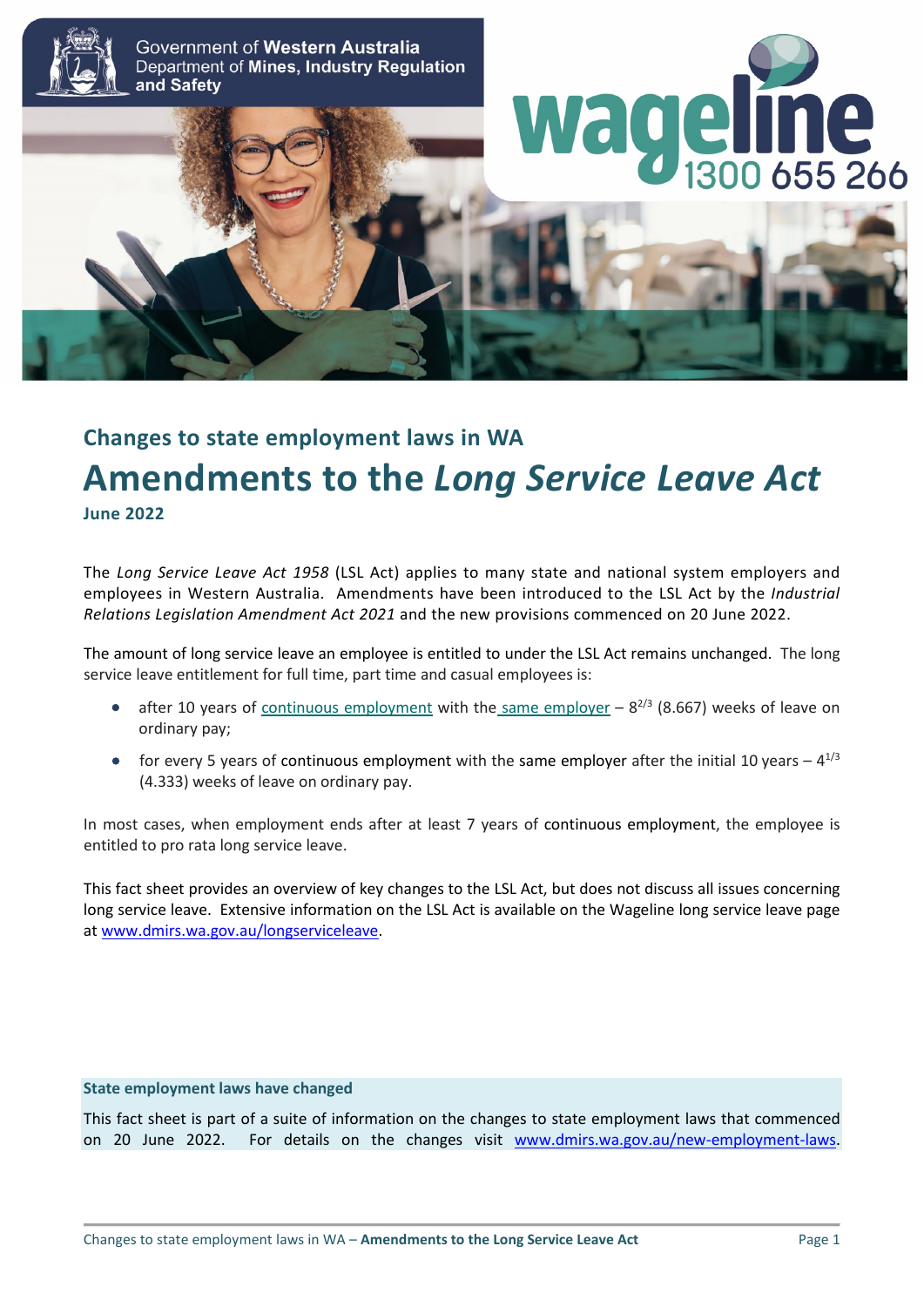The new provisions in the LSL Act:

- clarify that casual and seasonal employees are entitled to long service leave;
- clarify the absences that do not break an employee's continuous employment;
- clarify the absences that do and do not count towards the length of an employee's continuous employment, including specific provisions relating to casual and seasonal employees, and apprentices;
- provide for increased flexibilities regarding the taking of long service leave;
- clarify existing provisions relating to the cashing out of long service leave;
- clarify how ordinary pay is calculated for the purposes of long service leave, including for casual employees, employees whose hours of work have varied during their period of employment, and for employees who are paid by piece rates, commission or other systems of payment by results;
- amend record keeping requirements; and
- replace the transmission of business provisions with transfer of business provisions.

The maximum penalties for non-compliance with the LSL Act are the same as the increased penalties for contraventions of other state employment laws.

# **Definition of 'employee' clarified**

The definition of 'employee' has been amended to specifically refer to casual and seasonal employees. Casual and seasonal employees are employees for the purposes of the LSL Act, however the term 'employee' has been updated to include a specific reference to these employee types. As with all employees, whether a particular casual or seasonal employee is entitled to long service leave depends on whether they have completed the necessary continuous employment.

### **Continuous employment**

Provisions in the LSL Act regarding continuous employment have been modernised and clarified, including provisions dealing with:

- the types of paid and unpaid absences that count towards an employee's period of employment for long service leave purposes; and
- the types of paid and unpaid absences that do not break an employee's continuous employment but do not count towards the length of an employee's period of employment.

### **Casual and seasonal employees' continuous employment**

The LSL Act has been amended to provide that a casual or seasonal employee has continuous employment with an employer despite an absence from work for any of the following reasons, irrespective of duration:

- an absence under the terms of employment;
- an absence caused by seasonal factors;
- any other absence after which the employee has, due to the regular and systematic nature of the employment, a reasonable expectation of returning to work for the employer.

The LSL Act additionally now provides that a casual or seasonal employee has continuous employment with an employer despite the fact that:

- the employee is employed by the employer under two or more contracts of employment; or
- the employee is also employed by another person during the period of employment with the employer.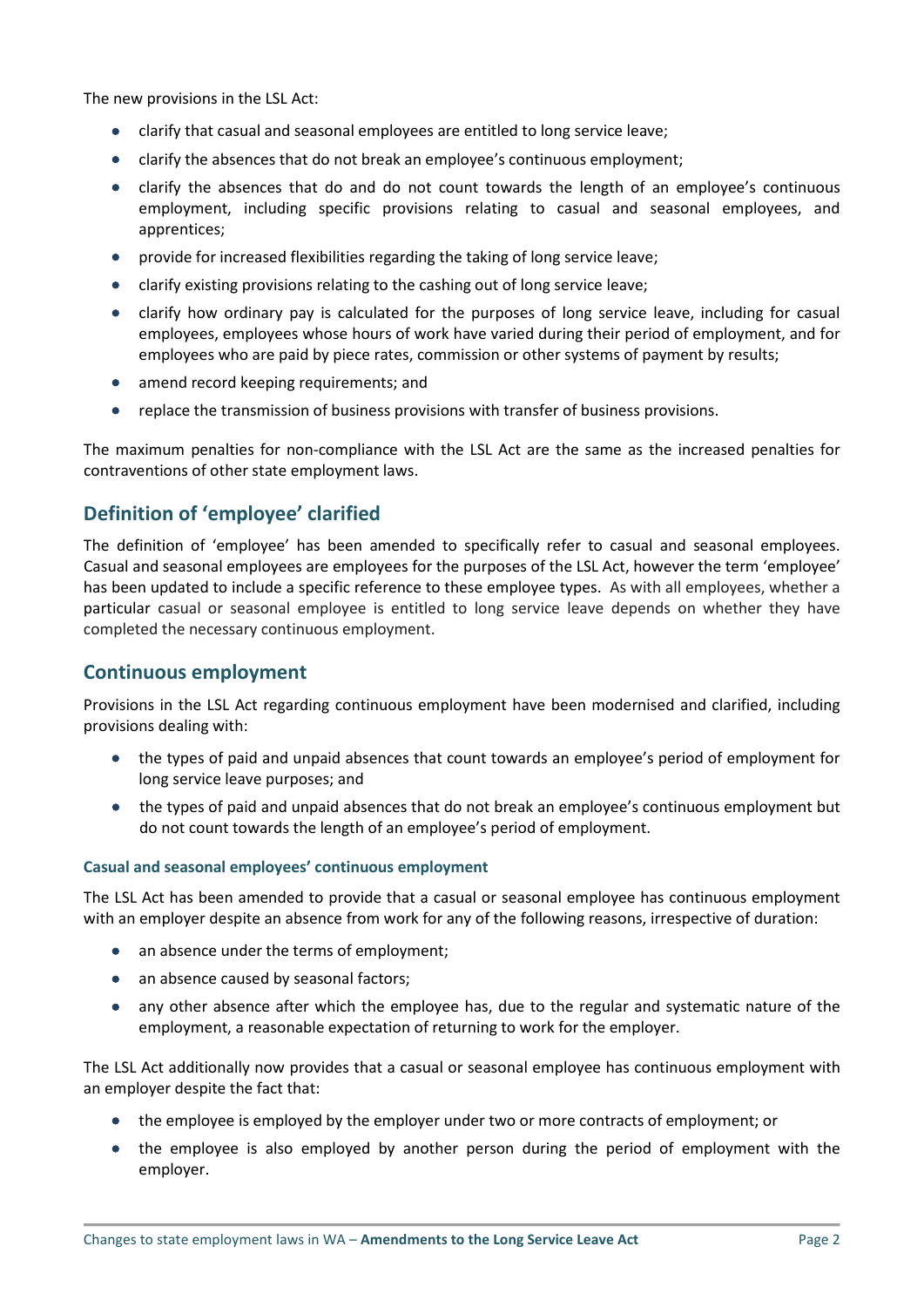### **Casual and seasonal employees' ordinary pay**

A casual or seasonal employee who has completed the required period of continuous employment is entitled to long service leave on ordinary pay. Where the employee's normal weekly number of hours have varied during their period of employment (which is common for casual and seasonal employment), their normal weekly number of hours is the average weekly hours worked during the qualifying period. Periods where no hours were worked will therefore be taken into account when calculating the employee's ordinary pay for long service leave purposes.

### **Example**

On 1 January 2013, Jennifer is employed to work casually at an amusement park. As the amusement park is only open for part of the year, Jennifer does not work every week of the year. For those weeks of the year that Jennifer is not required to work (because the park is closed) her weekly hours are recorded as 'zero'.

During the first 10 years of employment, Jennifer does not have any absences that would be excluded from continuous employment (e.g. a period of unpaid parental leave or leave without pay). Jennifer therefore becomes entitled to  $8^{2/3}$  weeks of long service leave on 1 January 2023, after completing 10 years of continuous employment. As Jennifer's hours of duty have varied over the accrual period, her employer needs to calculate the average number of hours she has worked each week over the entire period.

Jennifer's employer calculates that over the 10 year qualifying period (520 weeks), Jennifer has worked a total of 7,750 hours. Jennifer's average weekly hours are therefore **14.9038** (7,750 hours ÷ 520 weeks).

Jennifer is therefore entitled to 8  $^{2/3}$  weeks of long service leave, paid at 14.9038 hours per week.

### **Apprentices**

New provisions in the LSL Act specify that if an employee enters into a contract of employment with an employer within 52 weeks of completing an apprenticeship with that employer, the period of the apprenticeship is taken to be part of the employee's continuous employment. However, any gap between the completion of the employee's apprenticeship and the employment of the employee on a new contract of employment does not count towards the length of the employee's period of continuous employment.

### **Example**

Carlos completes a mechanical apprenticeship with a vehicle repair business. When Carlos completes his apprenticeship he ceases working for the employer, as the business cannot afford to keep him on. However, 6 months later, the business has recovered financially, and it hires Carlos as a qualified mechanic.

As Carlos has entered into a contract of employment with his employer within 52 weeks of completing an apprenticeship with it, the period of the apprenticeship is taken to be part of his continuous employment. However, the 6 month period where he was not working for the vehicle repair business does not count when calculating the length of his period of continuous employment.

## **Flexibility in taking long service leave**

There is now increased flexibility in the way that long service leave can be taken.

Employers and employees are able to agree on leave being taken for any period – i.e. in single days.

An employee is also be able to request that an employer grant them:

- a period of long service leave on half pay. For example, an employee who is entitled to 8 weeks' long service leave may request that they take 16 weeks of leave at half pay; or
- a period of long service leave on double pay. For example, an employee who is entitled to 8 weeks' long service leave may request that they be granted 4 weeks of leave at double pay.

An employer is not obligated to agree to a request to take long service leave in a flexible manner.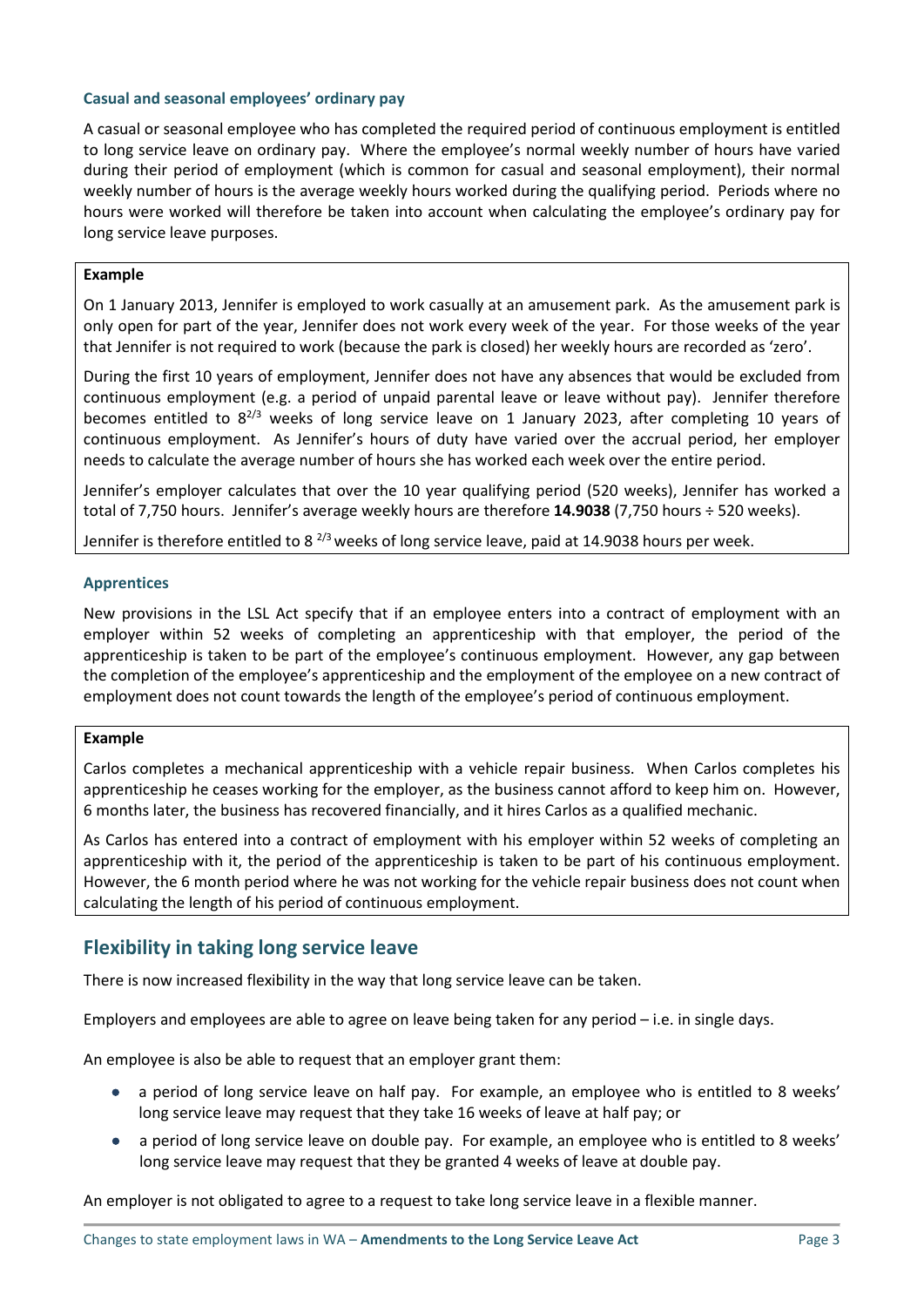# **Cashing out long service leave**

The LSL Act provides that an employer and employee may agree that the employee forgo an entitlement to long service leave, if the employee is given an adequate benefit in lieu and the agreement is in writing.

Amendments have been made to the LSL Act to:

- specify that part of an entitlement can be cashed out;
- clarify that a benefit is not adequate unless the employee is paid at least the amount they would have received had they taken the leave. This is to ensure that an employee who cashes out accrued long service leave is not financially worse off for cashing out their leave than taking the leave;
- clarify that employers and employees cannot reach agreement to cash out long service leave **before** the employee's entitlement to long service leave has accrued. That is, an employer and employee may only agree to cash out long service leave once an employee has completed the required continuous employment and accrued a full entitlement;
- require the written agreement to cash out leave be signed by the employer and employee; and
- require an employer to keep a copy of the written agreement, including details of the benefit for, and the amount of, long service leave that was foregone, and when the benefit was paid.

### **Payment of long service leave for employees paid by results**

Previously under the LSL Act, ordinary pay for a period of long service leave for an employee who is paid by results (such as commission or piece rates) was the average weekly rate of pay the employee earned over the previous 12 months. The LSL Act has been amended to:

- change the reference from a period of 12 months to a period totalling 365 days;
- exclude periods of unpaid leave and stand down from the 365 day period. This ensures that employees are not disadvantaged if, for example, they have taken a period of unpaid leave, such as unpaid parental leave;
- clarify that the requirement to average an employee's rate of pay over a period totalling 365 days applies to all employees paid by results, whether they are paid wholly or partly by results. For example, an employee who is paid a retainer plus commission would be deemed to be paid by results and their ordinary pay is therefore their average weekly rate of pay earned over a period totalling 365 days; and
- specify that, where an employee cashes out their leave, the period totalling 365 days ends on the day immediately before the day on which the written agreement to cash out the leave is reached.

### **New penalties**

Amendments to the *Industrial Relations Act 1979* (IR Act) enable a long service leave entitlement to be enforced under the provisions of the IR Act. This ensures that contraventions of the LSL Act attract the same maximum penalties as contraventions of other minimum employment entitlements.

Employers face a penalty of up to \$13,000 (or up to \$130,000 in the case of a serious contravention) for individuals or a penalty of up to \$65,000 (or up to \$650,000 in the case of a serious contravention) for bodies corporate for contraventions of the LSL Act.

New accessorial liability provisions have been introduced into the IR Act for contraventions of the minimum employment entitlements, including the LSL Act*.* The *Increased penalties and accessorial liability* fact sheet, available a[t www.dmirs.wa.gov.au/new-employment-laws](http://www.dmirs.wa.gov.au/new-employment-laws) has more details on new penalties and accessorial liability provisions.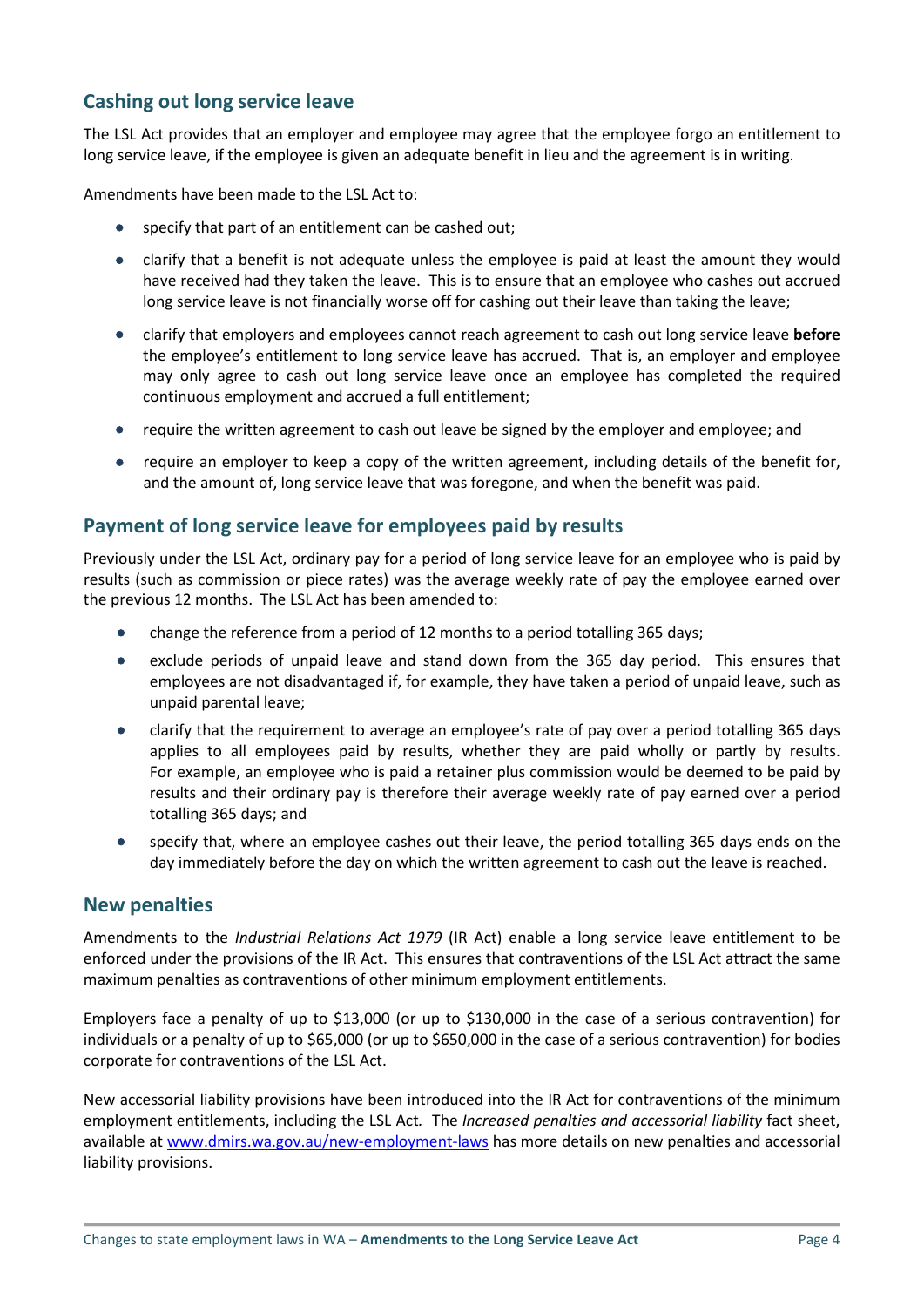# **Employment records relating to long service leave**

Employers need to keep the following additional long service leave records for an employee:

- the employer's name and Australian Business Number (if any);
- the date of any transfer of business during the employment of the employee;
- the weekly hours worked by the employee; and
- details of the any leave foregone under an agreement to cash out long service leave, including the amount of leave cashed out, the benefit that was paid, and the date this occurred.

Employers will face a penalty of up to \$13,000 (or \$130,000 in the case of a serious contravention) for individuals or up to \$65,000 (or \$650,000 in the case of a serious contravention) for bodies corporate for:

- not keeping employment records;
- keeping an employment record that the employer knows, or could reasonably be expected to know, is false or misleading;
- failing to transfer copies of transferring employees' employment records to the new employer, where there is a transfer of business.

### **Transfer of business provisions**

New transfer of business provisions have replaced the previous transmission of business provisions in the LSL Act, and these establish the parameters regarding when a transfer of business occurs. A transfer of business commonly occurs via the sale of a business and an employee of the old owner/employer becomes an employee of the new owner/employer.

Under the new provisions, there is a transfer of business from an old employer to a new employer if the following requirements are satisfied:

- the employment of an employee of the old employer has ended (e.g. by resignation or termination by the employer);
- within three months after the employment ends, the employee becomes employed by the new employer;
- the work (the 'transferring work') the employee performs is the same or substantially the same as the work the employee performed for the old employer; and
- there is a connection between the old employer and the new employer.

### **Connections between an old and new employer**

The LSL Act sets out the circumstances in which there is a connection between an old employer and a new employer. In broad terms, there is a connection between the old employer and the new employer if the new employer owns or has the beneficial use of some or all of the assets (whether tangible or intangible) that the old employer owned or had the beneficial use of, and that relate to, or are used in connection with, the transferring work.

Regardless of whether there is a transfer of assets, there is also a connection between the old employer and the new employer if:

- the old employer has outsourced work to the new employer, and that work is performed by one or more transferring employees engaged by the new employer; or
- the new employer previously outsourced work to the old employer, but decides to in-source that work and engages employees of the old employer to continue performing that work; or
- the new employer is a related body corporate of the old employer when the transferring employee becomes employed by the new employer.